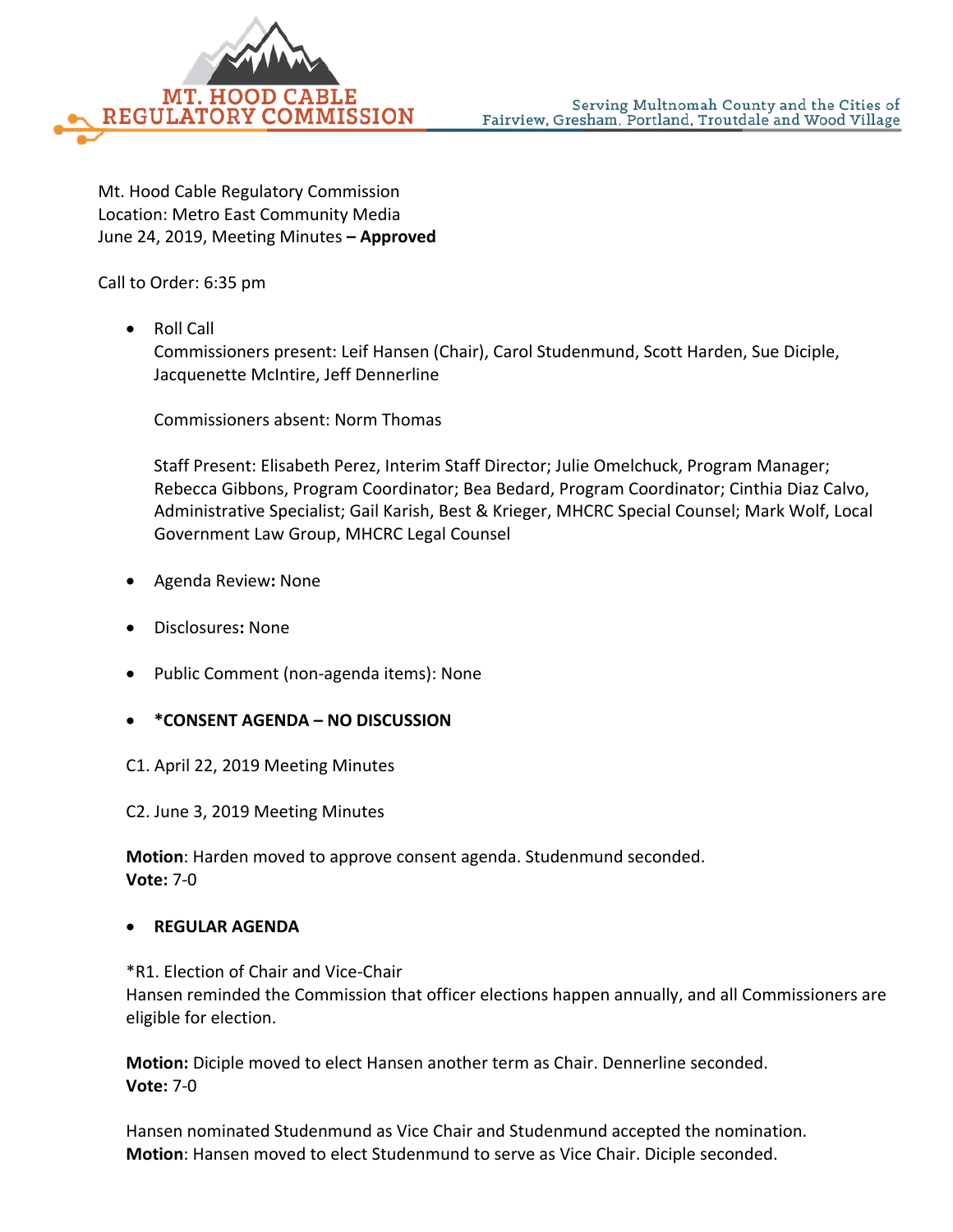\*R2. Preliminary Funding Decisions - 2019 Community Technology Grant Pre-Applications

Gibbons said, according the annual competitive grant timeline, pre-applications were received in December 2018. Staff initially reviewed the pre-applications and moved forward all that met baseline criteria for Commissioner evaluation. Commissioners have completed their reviews and are to select the pre-applications they are interested in funding. Selecting a pre-application during this meeting creates no obligation to fund an application, but moves it forward for staff to work with the applicant on a final grant agreement and project proposal. Once a project proposal is completed to staff's satisfaction, the final application will be considered for Commission approval.

Gibbons said there is approximately \$700,000 available in this funding round. Staff handed out an summary of initial selections by individual Commissioners. She said the initial selections indicate most Commissioners clearly support certain pre-applications. She also requested that Commissioners identify items they want staff to clarify further in a final project proposal.

**Motion:** Diciple moved to move forward in the grant-making process the following pre-applications: City of Fairview, Oregon; Multnomah County Library, Central Library; Multnomah County Library, Welcome to Computers; MetroEast Community Media; Outside the Frame; Portland Community Media, dba Open Signal; Junior Achievement of Oregon & SW Washington; and Northwest Alliance for Alternative Media and Education. Dennerline seconded.

In response to a question from Dennerline, Gibbons said that applicants are provided general feedback on their pre-application but not individual comments from Commissioners. Gibbons said staff reviews all comments from Commissioners included in the grants review online system.

In response to a question from McIntire, Gibbons said that the Commission does not fund a portion of a proposed project. Gibbons said that, if approved, staff works with the applicant to fund the project with more detail on the scope of work and budget.

# **Vote:** 7-0

Commissioners discussed various aspects of the remaining two pre-applications. No motion was made to move forward these pre-applications.

\*R3. Contingency Request: Consulting Services - Frontier Franchise Transfer

Perez referred to the contingency request contained in the meeting packet. She said on May 29, 2019, MHCRC staff received communications from Frontier regarding its intent to sell its cable systems in the MHCRC areas to NW Fiber. Staff is now working within a transfer process timeline. Staff is requesting up to \$20,000 for professional consultants to evaluate the legal, financial, and technical qualifications of NW Fiber to fulfill the cable franchise obligations. This evaluation would inform the MHCRC about its recommendation about the franchise transfer to the effected jurisdictions (Fairview, Wood Village, Troutdale, and Gresham).

In response to a question from Hansen, staff confirmed that the current franchise is through December 2021.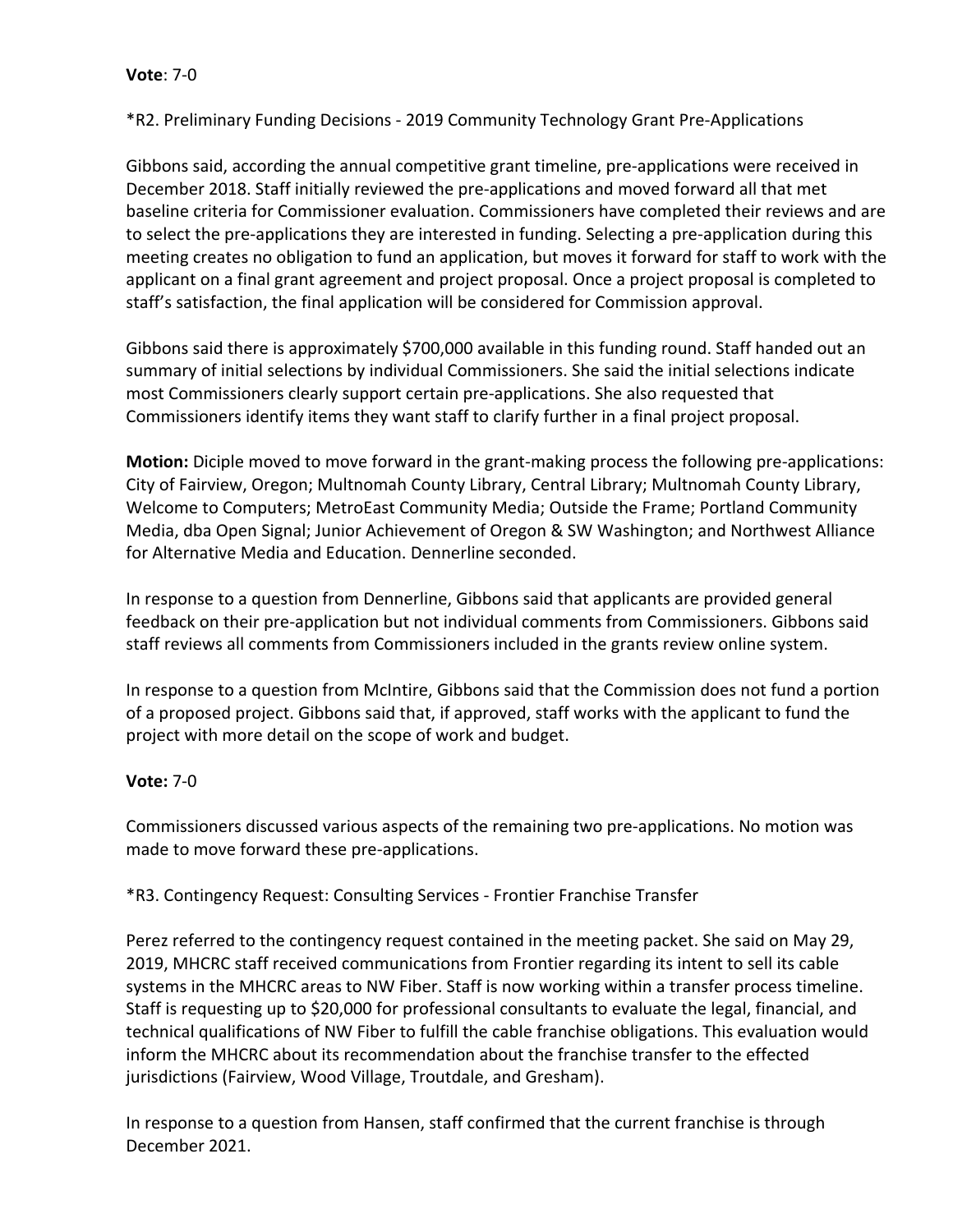**Motion:** Diciple moved to move \$20,000 from FY18-19 contingency to External Materials & Services for professional consulting associated with legal, financial, and technical services necessary to process the Frontier franchise ownership transfer. Dennerline seconded.

## **Vote**: 7-0

\*R4. Contingency Request: Alliance for Community Media Conference Sponsor

Omelchuck referred to the contingency request contained in the meeting packet for the MHCRC to be a sponsor of the Alliance for Community Media 2019 Conference 2019 to be held in Portland.

Hansen said the MHCRC has been a long-time supporter of the Alliance's work and would like to have the MHCRC recognized at the Portland conference.

In response to a question from Diciple, Omelchuck said she was still working through the specifics of a recognition at the \$5,000 level. She knew the deadline had passed for the MHCRC to be included in the printed materials; however there were other digital ways for recognition.

**Motion:** Diciple moved to move \$5,000 from contingency to External Materials & Services to support sponsorship of the Alliance for Community Media 2019 Conference to be held in Portland. Studenmund seconded.

### **Vote**: 7-0

## **Staff Activity Reports and Updates**

• FCC/Federal/State Public Policy

Coulter said that the US Supreme Court ruled in a case between a community media center (Manhattan Neighborhood Network) and a community video producer. The significant finding was that the center is not a "state actor" but a private corporation; and as such cannot be sued for infringement of the First Amendment by denying someone access to the public access channels under cable franchise agreements.

Coulter provided an update about the Federal Communications Commission rule-making about cable companies' ability to off-set market value of franchise obligations against the franchise fees. The potential impact of the ruling is either a reduction in the franchise fees paid to the MHCRC jurisdictions and/or in the franchise resources supporting community media services. She said the FCC is expected to address the new rule at its August 1 meeting. Coulter said there is a short timeframe for advocacy through July 31. MHCRC staff is working with colleagues across the country to support local elected officials to contact FCC members about concerns and negative impacts of the draft rule. Staff will communicate with Commissioners soon about contacting the jurisdictions on this matter.

• FY2019-20 Budget Process

Omelchuck said the MHCRC FY19-20 budget was approved by Portland, Fairview, and Gresham and the remaining jurisdictions are this upcoming week.

• MHCRC Annual Report

Omelchuck handed out the FY18-19 MHCRC Annual Report.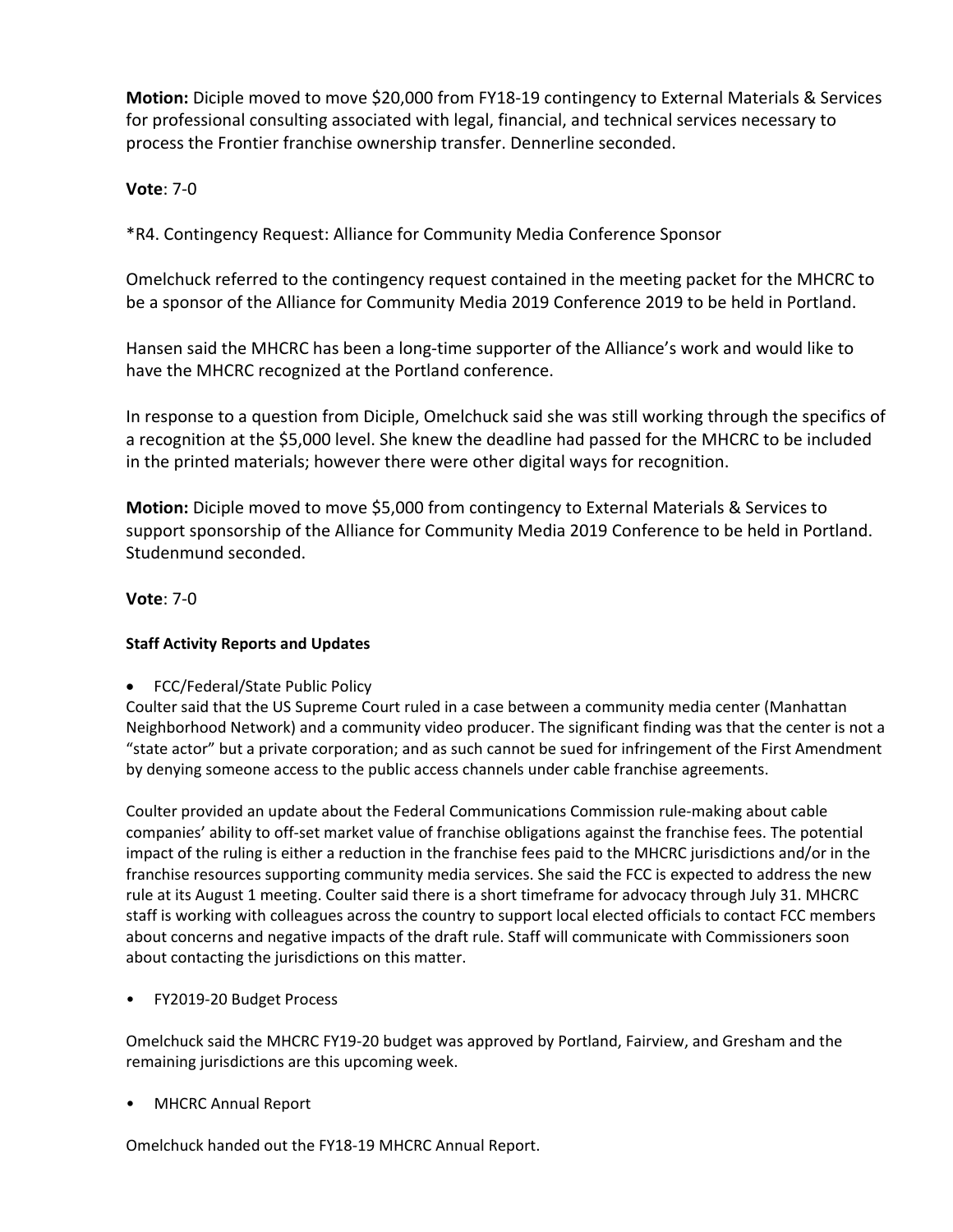• TechSmart Initiative

Omelchuck said that Reynolds and Gresham-Barlow school districts are actively working on grants for their final TechSmart funding. She hopes to move them through the grant-making process by September. She also has interest from other school districts for final funding but has not had enough staff capacity to pursue these yet.

• Alliance for Community Media Conference – Portland, July 10-12

Omelchuck said three Commissioners and two staff were attending.

• OCT Staffing Update/ Priorities

Perez said that Office has three vacant positions currently. Omelchuck said that the Grant Compliance Analyst position is one of the positions open. She said staff has not had the capacity to move the hire forward yet due to end of fiscal year requirements.

• MetroEast Executive Director - Update

Omelchuck introduced Shannon Chism, president of the Board of Directors for MetroEast. She said that the Board is moving forward on a hiring process in light of the CEO's resignation. The Board has a job description and anticipates the application process to close July 30. The Boards expects to have someone onboard by September 30. In the interim, the Board has appointed the, current Director of Production, John Lugton as the interim director.

Hansen thanked Chism for the update and said it was helpful to know who is leading the organization.

• Other

Omelchuck said that the Portland Council adopted a 3-year operational grant agreement with Open Signal on June 13.

### **Committee Reports**

- Hansen said that the Finance, TechSmart, and Ascertainment committees had not met since the last MHCRC meeting.
- Open Signal Board Appointee: Diciple highlighted the presentation for Black Filmmakers project.

#### **New Business; Commissioner Open Comments**

Hansen noted that staff will confirm the next meeting that will, most likely, take place in August.

### **Franchisee Activity Reports**

• Frontier: Jessica Epley said the 394 Form will be filed by the end of the week. She noted that this is the last opportunity for her to formally discuss the transaction. She said NW Fiber is a holding company and has no plans to change the video service offerings. She also said to anticipate an aggressive rollout of more broadband services.

In response to a question from McIntire, Epley said she is unsure what the name will be.